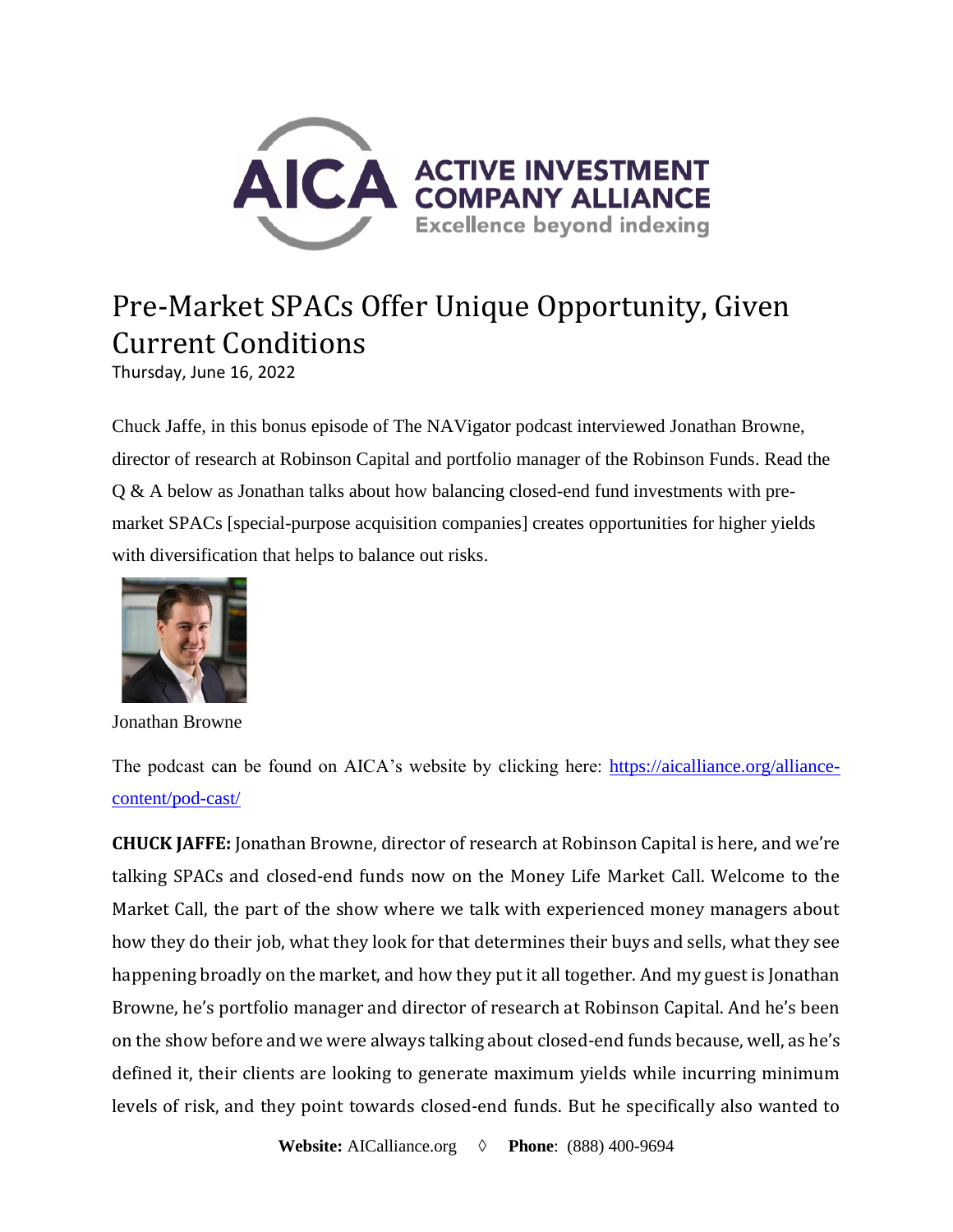make sure that we were going to talk about SPACs today, specialty-purpose acquisition corporations, which are an interesting investment phenomenon that, oh by the way, some of you are interested in. And I know that because I told you to send in your requests, and you did. But if you want to get more information on what Jonathan does go to RobinsonFunds.com. Jonathan Browne, it's great to have you back on Money Life.

**JONATHAN BROWNE:** Yeah, thank you Chuck. It's great to be back.

**CHUCK JAFFE:** The Gainbridge hotline connects Money Life to all guests. Gainbridge believes investment products offering consistent guaranteed returns are the bedrock of a well-funded retirement. Through its platform, Gainbridge offers annuity products that could mesh well with your retirement plan, all purchased and managed by you via Gainbridge's online portal. Visit Gainbridge.life to get started. Jonathan, we always talk about methodology first. Now today we're going to talk about SPACs and closed-end funds. We need to know what goes into your picks, but I also need the audience to pick up on why SPACs are something that you have in your trick bag right alongside closed-end funds.

**JONATHAN BROWNE:** Yeah, so we look at SPACs, and specifically we look at those premerger SPACs or those that have yet to find a merger target. We really love the SPAC space and think that if offers one of the most compelling risk-reward profiles out there of any investment at present. The reason we think that is, is ultimately a SPAC, until it finds a merger target and merges with the security, is essentially just a T-Bill portfolio. So right now we're able to purchase these SPACs at roughly a 3% discount to the trust value that we know we're able to get. Whether a deal is announced or not, we can redeem our shares for that trust value. So similar to closed-end funds, we see an inefficiency in the space or an arbitrage opportunity to take advantage of those discounts.

**CHUCK JAFFE:** I should point out that you've got the Robinson Alternative Yield Pre-Merger SPAC ETF, ticker symbol SPAX. And is it all pre-merger? The day that they've got that target are you out? How does that transition work for you?

**JONATHAN BROWNE:** So we're only investing in pre-merger SPACs, and the reason for that is the absolute downside that they afford. So again, a SPAC is really just a pool of capital that's raised, that's ultimately used by the sponsor team or the management team to find a private company to bring public. One of the unique features of SPACs is that the shareholder always has the right to redeem their shares for trust value, which typically is known to be around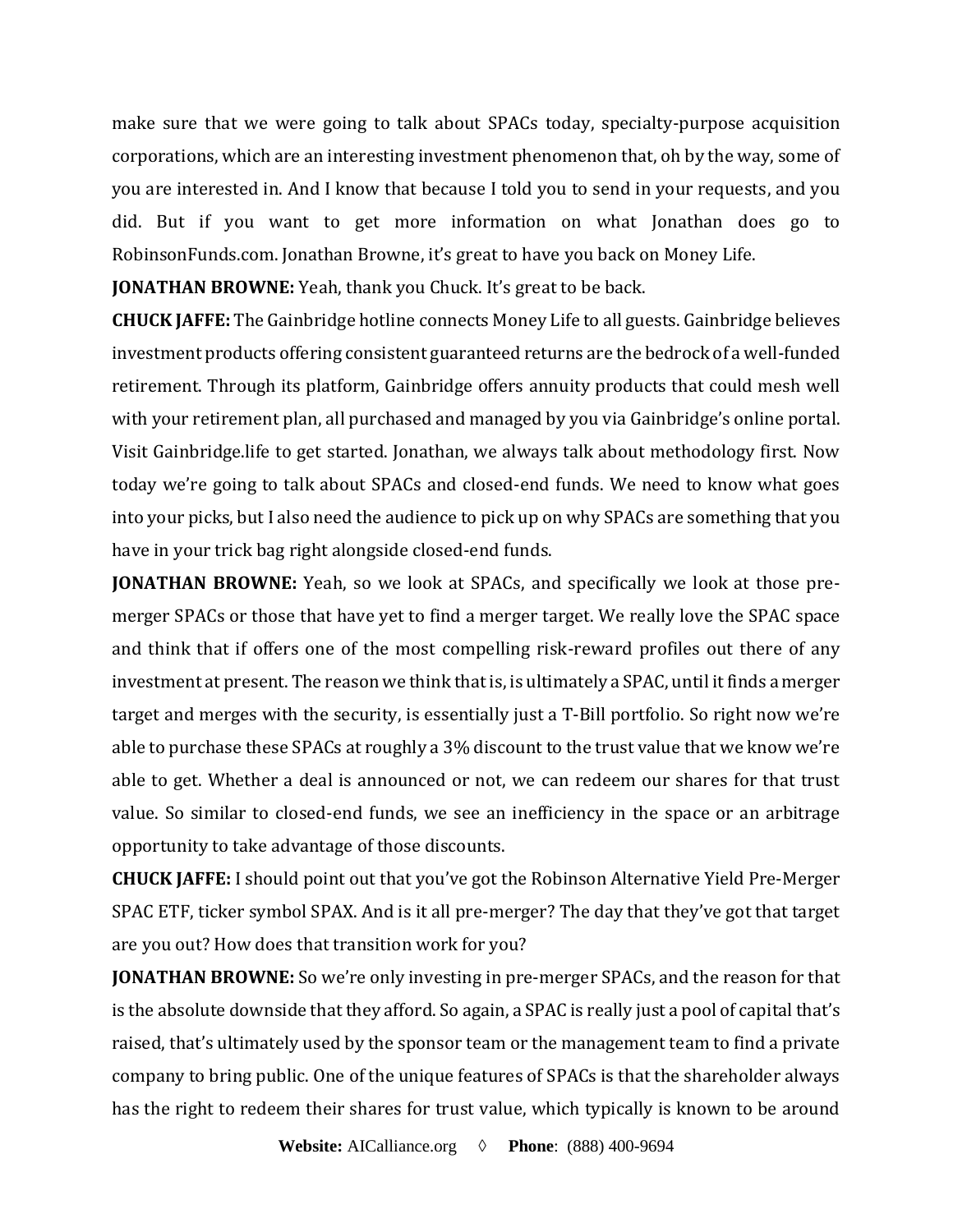\$10 a share. So if we're able to buy those for \$9.70 or a 3% discount, we know that at the end of the day, whether that management team finds a private company to bring public or not, that we can redeem for that \$10 a share or a 3% positive return. And so we love the ability to protect all of our downside by having this redemption feature, but what also is important to understand about SPACs is you really have equity-like optionality. For any SPAC that finds a merger target that the market likes, you can see a significant share price appreciation. And so having that sort of absolute downside protection with the equity-like upside is why we really think that it's one of the most compelling risk-reward profiles out there today.

**CHUCK JAFFE:** How does that fit in separately with closed-end funds? Because among the other things you do, the Robinson Opportunistic Income Fund is using closed-end funds to generate its income. And so you're used to seeing things trade at a discount, but of course the closed-end space is different, so what exactly are you looking for in the closed-end space?

**JONATHAN BROWNE:** So in the closed-end fund space we're able to purchase a handful of names, whether it's high-yield, bank loans, etcetera, for around 10% discount. So we've seen discounts in closed-end funds since the beginning of the year really widen out, which isn't surprising given what we've seen in the equity and fixed-income markets year to date. And so we think that closed-end funds are a compelling opportunity right now to invest just given their wide discounts. We use the combination of closed-end funds and SPACs because we're able to get an above average income from the closed-end fund portion. But as I stated prior, with the pre-merger SPAC portion, you're essentially getting the credit and interest rate risk of a T-Bill portfolio with that equity-like upside. And so we think the marriage of the two provides a better mousetrap for a core bond position.

**CHUCK JAFFE:** And I should point out you use both SPACs and closed-end funds. I said closed-end funds when I was describing Robinson Opportunistic Income, but you use both SPACs and closed-end funds there.

## **JONATHAN BROWNE:** We do.

**CHUCK JAFFE:** In terms of what that has led you to, give us an example. To me, the example, especially on the SPAC side, is particularly curious because everybody here's about premerger deals, hopes to get pre-merger deals, etcetera. Often for very different reasons than what you're talking about, like, hey, the whole SPAC boom was not predicated on the stuff you're talking about. It was, hey, they're going to cut this deal, and look what you're going to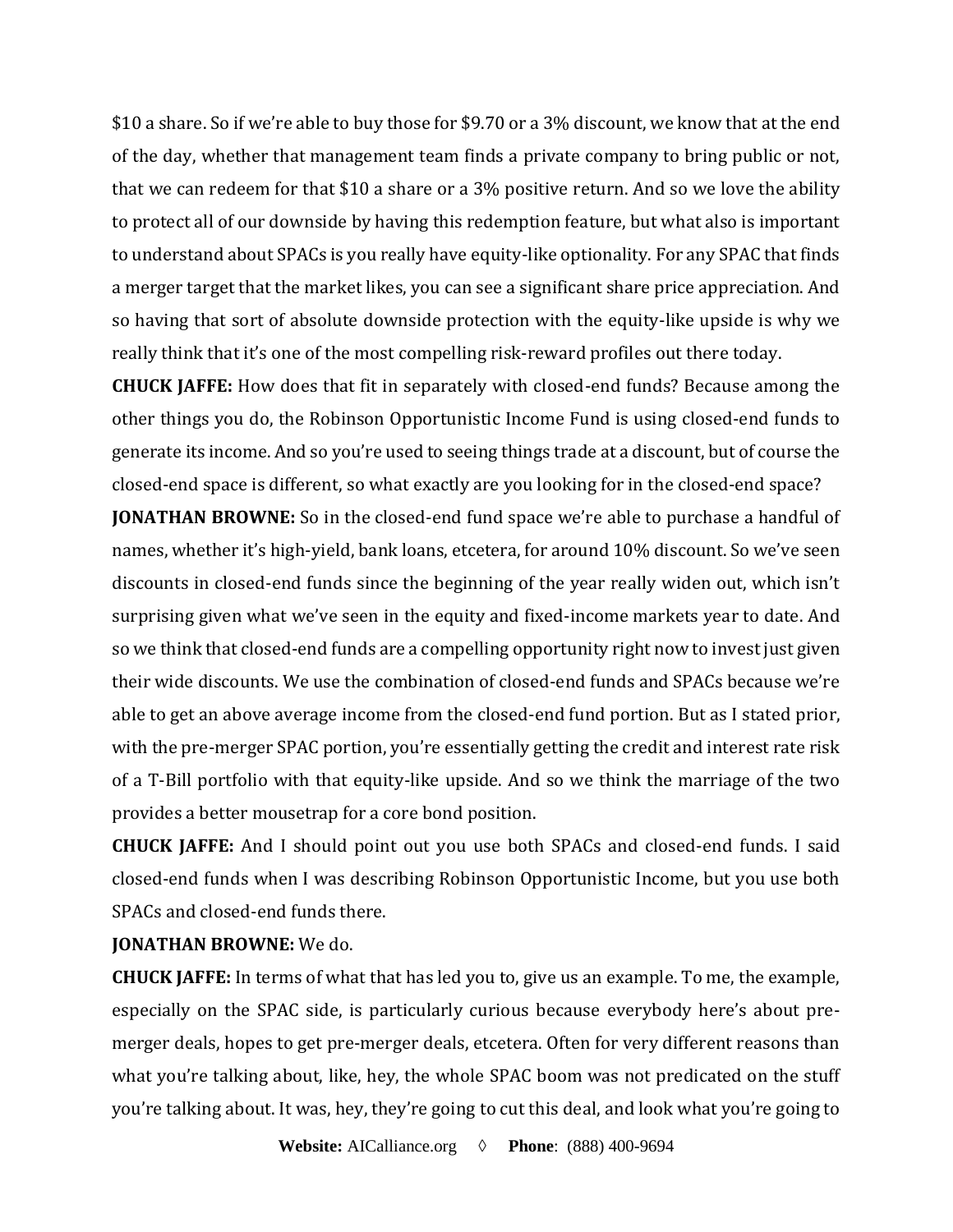get and how it's going to work. But what's an example of a SPAC, a pre-merger SPAC that looks good to you and why?

**JONATHAN BROWNE:** I guess what I would just say is there's really a handful of SPACs. There's over 590 SPACs that are currently looking for a merger partner. Right now you can look down the list and find a handful that are trading at a discount of 3%+, which is extremely attractive. The second layer of what we look for on the SPAC side is then really digging into the management team and the boards. We look at their record of allocating capital, and that's really where they're able to differentiate themselves from the other 500-some SPACs that are out there. Do they have a record of issuing other SPACs and bringing private companies public, etcetera And so that's what we're going to really look at on a SPAC-by-SPAC basis to see which sponsors we like best, whether that's a Churchill with Michael Klein, whether it's a Gores-backed SPAC, etcetera.

**CHUCK JAFFE:** In the closed-end fund space discounts have widened but asset classes are changing. I mean, it's been very interesting talking with bond fund managers just about the opportunity set changing in bonds. So where on the closed-end fund space are you looking? What is particularly attractive there for you?

**JONATHAN BROWNE:** We generally still have a bit of an overweight to high yield. I guess what I would say is the first half of this year thus far, it's really been more of a duration move, we've seen interest rates rise significantly. I think the market's set to face quite a bit of headwind over the next six to 12 months, and I think one needs to start to potentially get a little more cautious on credit. And so what we've been doing is dialing down some of that credit risk, and a name that we've found very interesting for example is BRW, and that's the Saba Capital closed-end fund. And one of the things that's really interesting about that strategy is it's actually right now invested in 80% SPACs and then 20% bank loans, and so they have the ability to fluctuate that weighting based on how they see the market environment shaping up. But for us, that's one way to not only get a closed-end fund that's trading at an 8 or 9% discount, but also get access to a portfolio that's higher credit quality than just a high-yield closed-end fund.

**CHUCK JAFFE:** We talked about when you're getting out of SPACs, because of course you're looking at them as pre-merger and once they've got the deal you want to be done, etcetera. And then of course if they're not going to get a deal that would get you out as well potentially.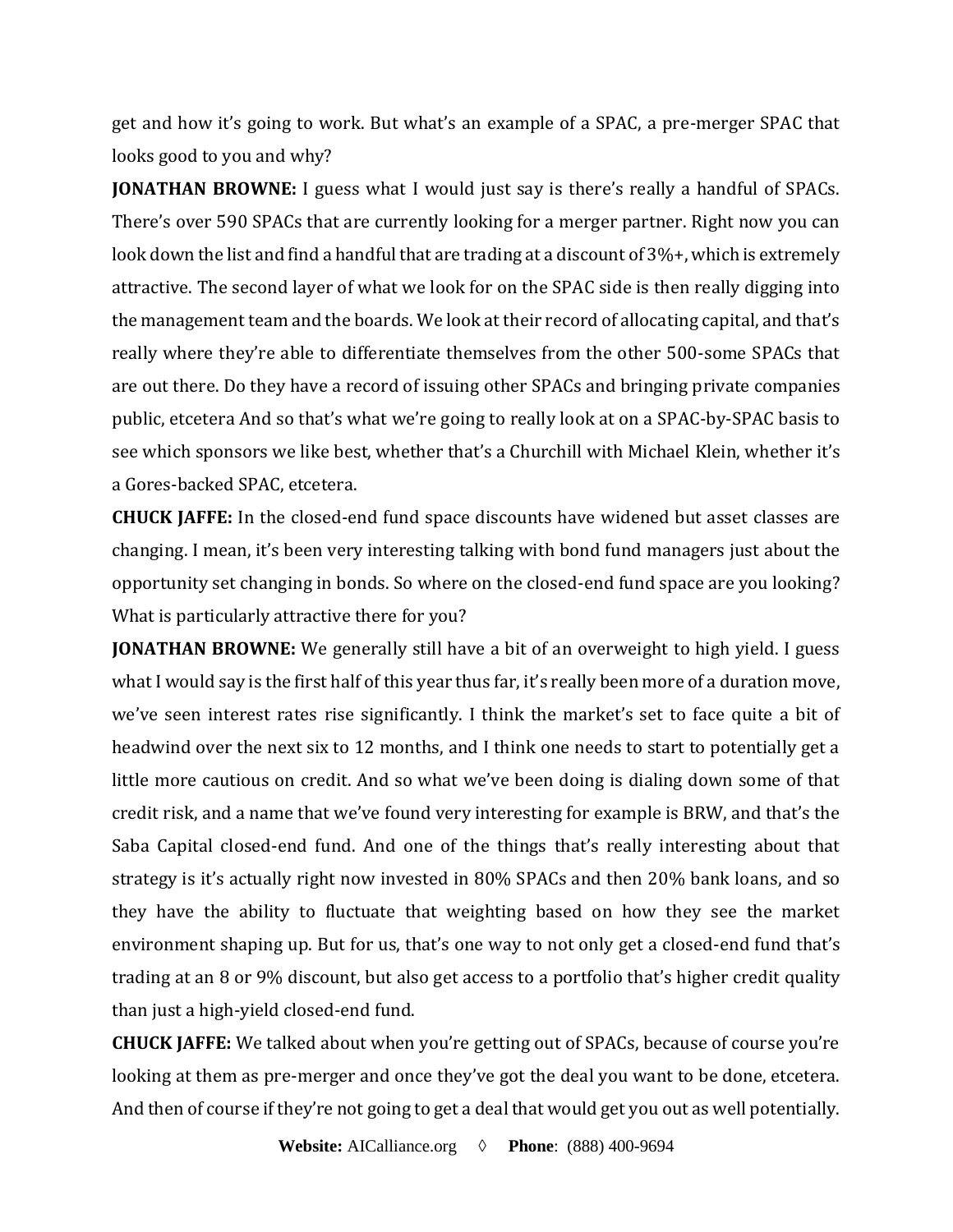But what gets you out of a closed-end fund? Once you find a closed-end fund that you like, what makes you say it's time to go?

**JONATHAN BROWNE:** There's two components that we look at. One is from more of a macro standpoint, and so what's our view on the asset classes? What do we think about the highyield space? What do we think about the bank loan space? The second component is really the discount. And so we look at discounts not only relative to its own history, but versus the rest of the closed-end funds in those same asset classes that really determine if it looks attractive to us or not. And so if we saw discounts start to narrow back to levels that are inside historical averages, we may look to exit that closed-end fund or to rotate into another closed-end fund in the same asset class that may be a little more attractive.

**CHUCK JAFFE:** Well, now we're going to get your quick and dirty take on some investments that my audience is particularly interested in. Well, we hope you're making your day as we have a discussion about SPACs and closed-end funds with Jonathan Browne, he's director of research at Robinson Capital, they run the Robinson funds which you can learn about at RobinsonFunds.com. Now, Quick & Dirty is our lightning round, it's where we put our guests to your test. And if you want to test our guests you need to send your name, your hometown, and the ticker symbols you're interested in to **[Chuck@MoneyLifeShow.com.](mailto:Chuck@MoneyLifeShow.com)** Now of course you can send them about—SPACs are basically stocks, they come under the stock purview. But Jonathan had made it clear he wanted to do this, I sent out a note to you guys. I sort of basically said, "Hey, if you want SPACs, send us some requests." And a few of you did just that. And we're only going to talk about one of them but let's start with the SPACs today, Jonathan. We have a request from Steve in Royal Oak, Michigan who wanted to know about LCID, that's Lucid Group.

**JONATHAN BROWNE:** Yeah, so Lucid has come off of its highs from late last year quite a bit. What I would say is in the near term I'd be a little cautious. Any sort of speculative stock has seemingly come under pressure lately as rates have risen as the market has deteriorated. But I think longer term it's quite an interesting security. It has great backing by Michael Klein, and then has deep pockets. So near term I'd be cautious, longer term I think it's more of a speculative buy.

**CHUCK JAFFE:** So yeah, that's a cautious buy, the speculative buy side of things. Yeah, so whether you're going to be cautious or you're going to be speculative, well, you're hoping to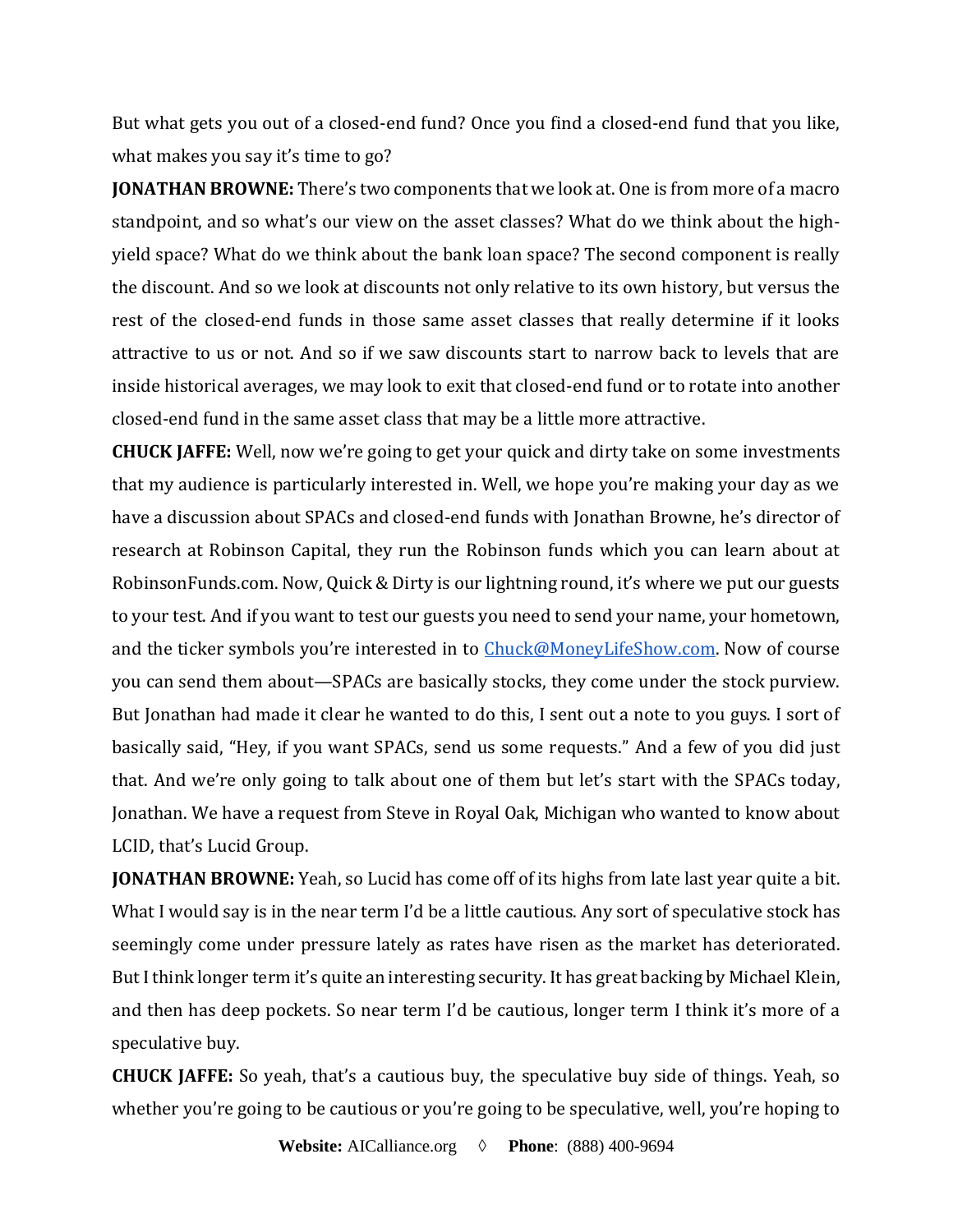become a richer man on Lucid Group, LCID, but be careful there. Now let's move over to closed-end funds. We'll start with a request we got from Barry in Tucson, Arizona. And Barry, it's been a long time since I've heard from you, so let me know if you're still out there listening to us. He wants to know about CIF, that's the MFS Intermediate High Income Fund.

**JONATHAN BROWNE:** Yeah, I would be selling that right now. Looking at that it's trading at a 7.5% premium which is well above its three, five, 10-year average discount. There's a handful of other high-yield names in the space that I would focus on as a better value proposition or wide discounts at present.

**CHUCK JAFFE:** Anything that particularly springs to mind?

**JONATHAN BROWNE:** Yeah, I think you could look at ticker DHY, or if you wanted another high-yield fund that has a shorter duration profile, SDHY.

**CHUCK JAFFE:** So it's a sell on CIF, the MFS Intermediate High Income Fund. But the tickers you were being pointed to if you want to buy in that space instead would be DHY and SDHY. We'll stay in high income. Dale in London, Ohio wants to know about Western Asset High Income, HIO.

**JONATHAN BROWNE:** Yeah, that one to me is a buy. It's actually one of my favorite highyield names right now trading at over a 10% discount. It's an unlevered way to get access to the high-yield space in closed-end funds. So if you're worried about credit risk, this is a little safer way to play it compared to some of the other levered high-yield closed-end funds.

**CHUCK JAFFE:** That's a buy on HIO, Western Asset High Income Opportunity. Dale had another request, this taking us to the utility space. He wanted to know about Gabelli Utility & Income, which is ticker symbol GLU.

**JONATHAN BROWNE:** Yeah, at present I have a buy on GLU. It's trading at roughly a 10% discount which is significantly wider than its one, three, five, and 10-year average. So from a discount perspective I think that you're getting a great entry point on this name. And also kind of going back to the markets, if you're concerned about the credit environment, which way markets are going to go, utility fund, that should be much more defensive in nature. So probably a good way to remain a little more defensive.

**CHUCK JAFFE:** So Gabelli Utility & Income. Yeah, well, all the power that comes not necessarily just from utilities but from that big discount and more, that was a buy on GLU.